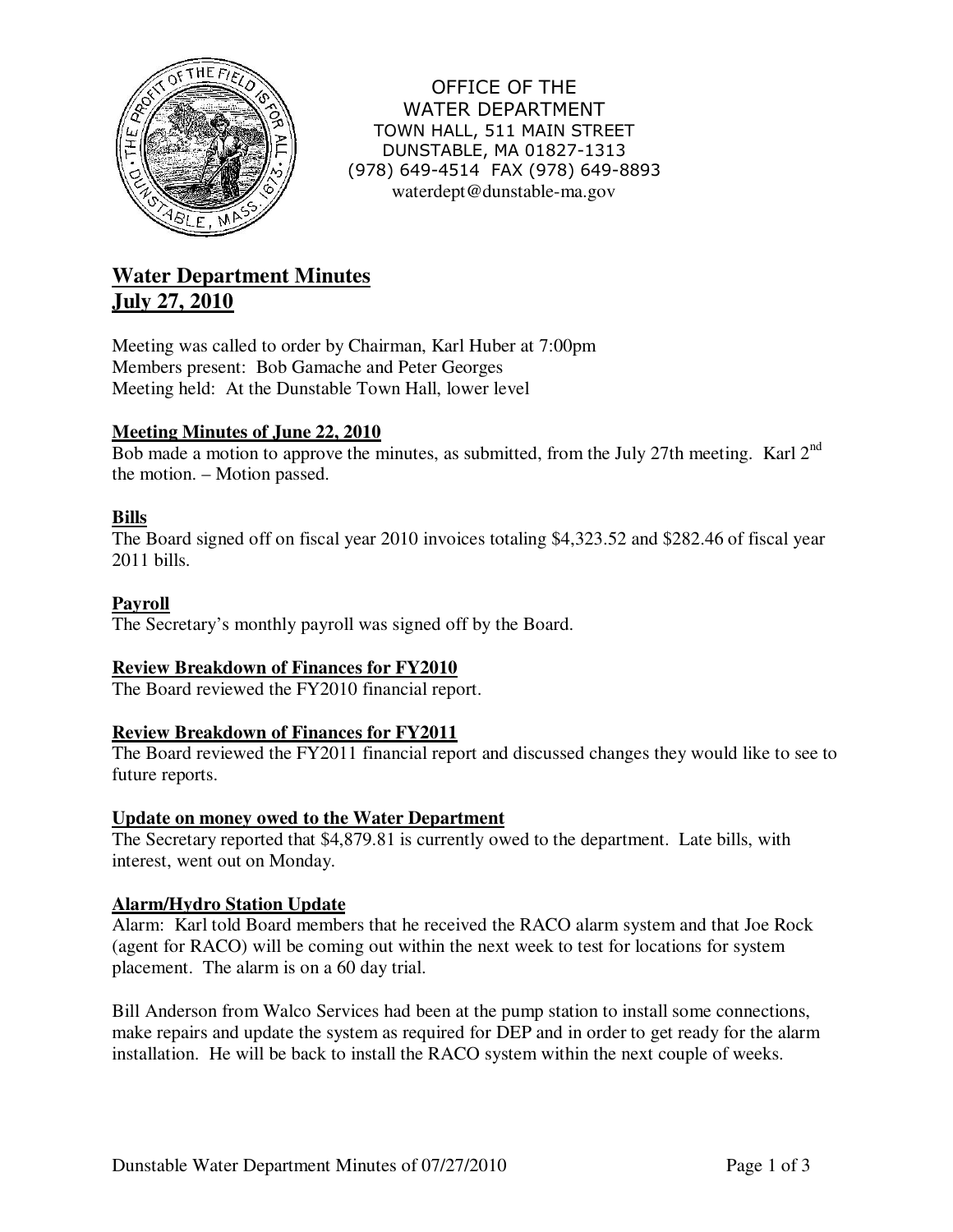

OFFICE OF THE WATER DEPARTMENT TOWN HALL, 511 MAIN STREET DUNSTABLE, MA 01827-1313 (978) 649-4514 FAX (978) 649-8893 waterdept@dunstable-ma.gov

Hydros: Stantec is currently on hold with the engineering design work for the bladder tanks since it was determined that they could not meet our system requirements. Karl met with Mike Hunchard and Bill Anderson regarding a new system to be installed at the pump station. Mike submitted a rough drawing with a list of requirements that will be sent to Stantec for possible discussion and design. Karl said that the new 10,000 gallon pressure tank would have to be encased in a concrete building. The Board has a concern with the age of the Pond Street facility and the potential cost if the system failed.

#### **Meter Replacement Program**

Twenty-five new meters were delivered to the Highway Garage. The Secretary will contact David about replacing meters in the next few months.

#### **Tie-In Drawings**

Karl mentioned that additional work needs to be done locating some tie-ins for individual homes and businesses in town. A majority of the system was completed by Karl, Don Pottle, David Tully and Matt Walsh (Pepperell Water).

#### **Water Account #30 & #102**

Peter handed out a copy of the letter he received from the Water Department with a typed explanation on it as to why meter #102 did not have a reading for the spring cycle. His explanation was that the  $2<sup>nd</sup>$  meter was used only for the animals, garden and pool. Bob asked if the water/meter fed any house plumbing, Peter said, "no". He went on to say that the meter is not being used by his daughter's apartment, however, may be hooked up to it in the future. The main meter (#30) is being used for all water in the house.

#### **Rate Increase**

The Secretary told the Board that she had invited Jack Patch from Mass Rural Water to the office to discuss water rate increases. Jack mentioned that it was difficult to compare our rates to surrounding towns as most of the towns in this area are much larger than Dunstable. When comparing Dunstable to towns of our size, there are factors to consider such as some having large treatment facilities, full time staff, etc. Jack said that he will see what he can do to compare our town with others that are similar in size and systems. He will get back to the Board in the upcoming weeks.

Peter mentioned that some towns give a 10% decrease to veterans/seniors and a 20% increase to businesses (including schools and municipal buildings) to cover the cost.

He also mentioned the current practice of adding a slip to the real estate tax bills asking residents if they would like to make a tax donation to three funds (i.e. education, scholarship and seniors/disability-real estate taxes). Peter said that another item could be added for

Dunstable Water Department Minutes of 07/27/2010 Page 2 of 3